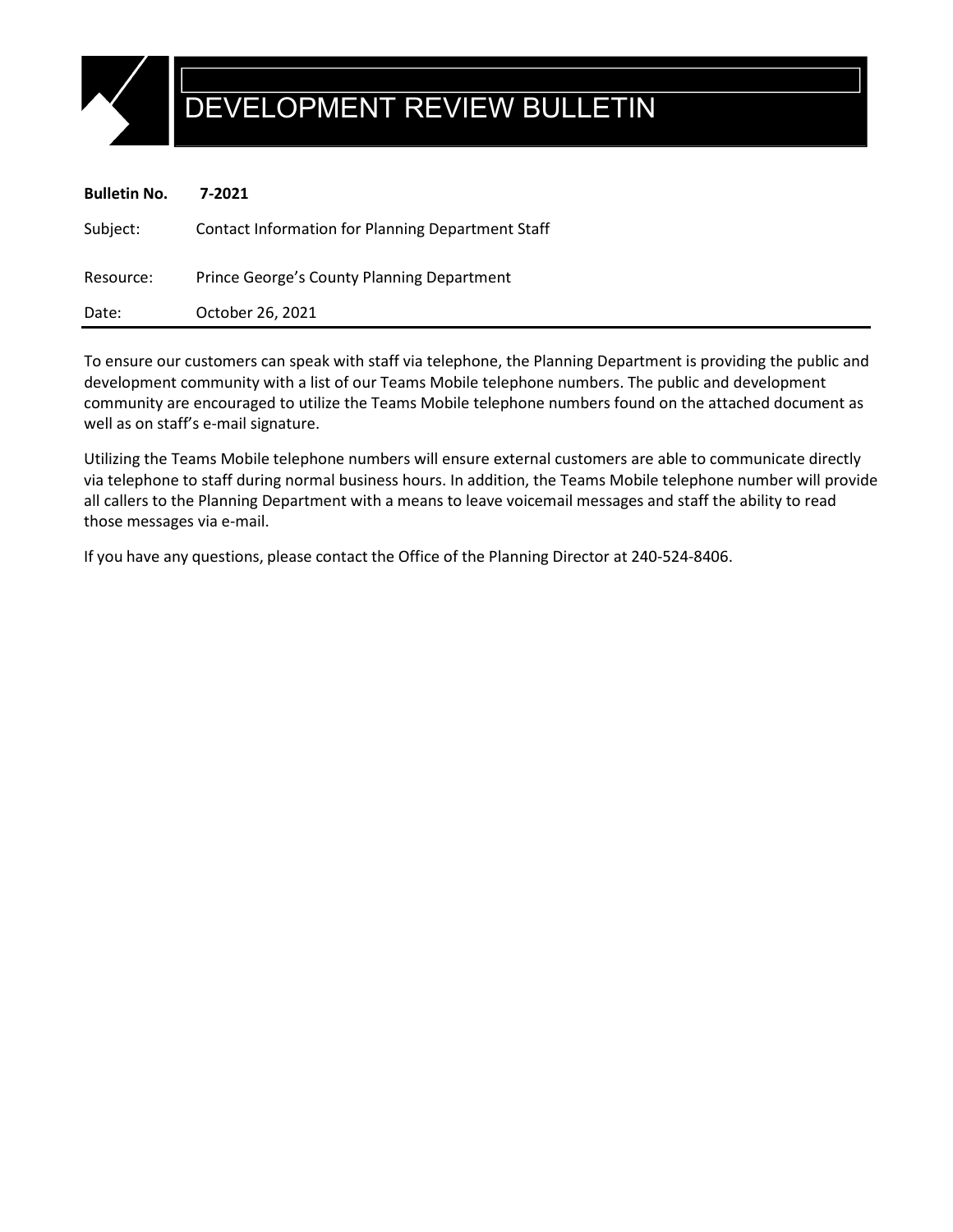## **Countywide Planning Division**

| Alexander       | <b>Kirchhof</b> | (240) 573-2570 |
|-----------------|-----------------|----------------|
| Alwin           | Schneider       | (240) 573-2590 |
| Ashley          | Hall            | (240) 573-2595 |
| Benjamin        | <b>Patrick</b>  | (240) 573-2626 |
| Benjamin        | Ryan            | (240) 573-2631 |
| <b>Bobby</b>    | Ray             | (240) 573-2636 |
| Chad            | Williams        | 240-283-5915   |
| Christine       | Osei            | (240) 573-2657 |
| Crystal         | Hancock         | (240) 573-2666 |
| Daniel          | Tana            | (240) 573-2669 |
| Donggeun        | Sinn            | (240) 573-2110 |
| Elena           | Perry           | (240) 573-2677 |
| <b>Ernest</b>   | <b>Fields</b>   | (240) 573-2695 |
| Fatimah         | Hasan           | (240) 573-2707 |
| Glen            | <b>Burton</b>   | (240) 573-2711 |
| Howard          | <b>Berger</b>   | (240) 573-2718 |
| lvy             | Thompson        | (240) 573-2719 |
| Jacqueline      | Philson         | (240) 573-2720 |
| Jennifer        | <b>Stabler</b>  | (240) 573-2726 |
| <b>Judith</b>   | Howerton        | (240) 573-2731 |
| June            | Dixon           | (240) 573-2736 |
| Katina          | <b>Shoulars</b> | (240) 573-2738 |
| Kierre          | <b>McCune</b>   | 240-273-4995   |
| Kim             | Finch           | (240) 573-2741 |
| Manfredo        | Davila          | (240) 573-2755 |
| Marc            | Juba            | (240) 573-2810 |
| Maria           | Martin          | (240) 573-2812 |
| Mary            | Rea             | (240) 573-2819 |
| Megan           | Reiser          | (240) 573-2856 |
| Michael         | Jackson         | (240) 573-2882 |
| <b>Michelle</b> | <b>Brake</b>    | (240) 573-2904 |
| <b>Noelle</b>   | <b>Smith</b>    | (240) 573-2910 |
| Page            | <b>Nichols</b>  | (240) 573-2918 |
| <b>Sheila</b>   | Chaconas        | (240) 573-2926 |
| Suzanne         | <b>Nickle</b>   | (240) 573-2929 |
| <b>Thomas</b>   | Gross           | (240) 573-2585 |
| Tineya          | Walker          | (240) 545-5129 |
| Tom             | Masog           | (240) 545-5177 |
| <b>Tyler</b>    | Smith           | (240) 545-5128 |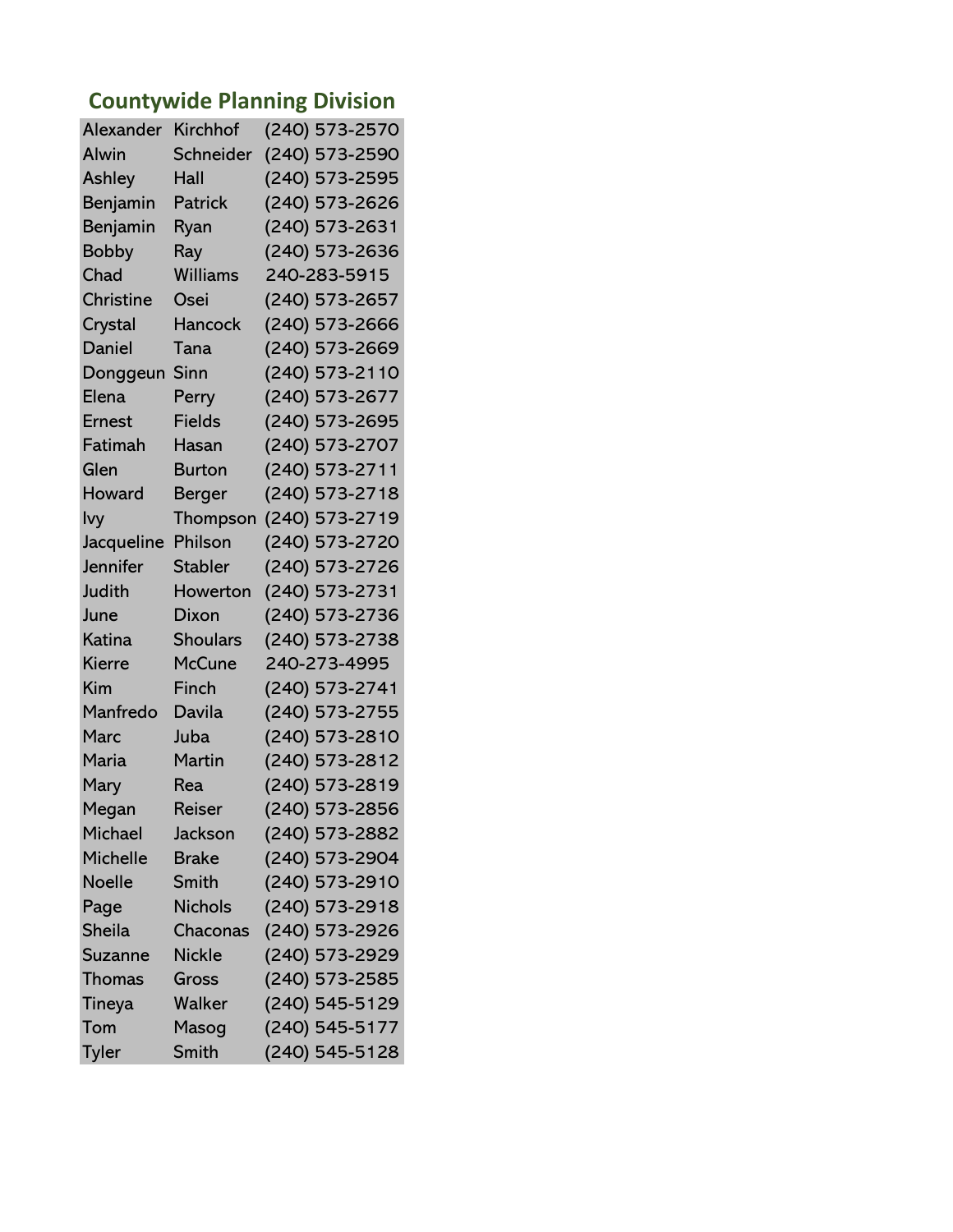## **Community Planning Division**

| Adam           | Dodgshon          | (240) 573-2299 |
|----------------|-------------------|----------------|
| Adele          | Gravitz           | (240) 573-2304 |
| Andrew         | <b>McCray</b>     | (240) 573-2305 |
| Arnaldo        | Ruiz              | (240) 573-2320 |
| <b>Brandon</b> | Rowe              | (240) 573-2323 |
| <b>Brian</b>   | <b>Byrd</b>       | (240) 573-2331 |
| Chidy          | Umeozulu          | (240) 573-2333 |
| Christina      | <b>Hartsfield</b> | (240) 573-2345 |
| Daniel         | <b>Sams</b>       | (240) 573-2360 |
| David          | Green             | (240) 573-2376 |
| Erin           | GarnaasHolmes     | (240) 573-2395 |
| Frederick      | <b>Stachura</b>   | (240) 573-2396 |
| Garett         | Dickerson         | (240) 473-2007 |
| Judith         | Franklin          | (240) 573-2450 |
| Jonathan       | Greene            | (240) 573-2566 |
| Karen          | Mierow            | (240) 573-2546 |
| Kendra         | Hyson             | 240-644-6524   |
| Kipling        | Reynolds          | (240) 573-2458 |
| Maha           | Tariq             | 240-283-5910   |
| Michael        | Calomese          | 240-650-0376   |
| <b>Mussie</b>  | Tewolde           | (240) 573-2468 |
| Sam            | White             | 240-283-5583   |
| Sarah          | <b>Benton</b>     | 240-650-0378   |
| Shubha         | Punase            | 240-644-0625   |
| Tamika         | Henderson         | (240) 573-2484 |
| Thomas         | Lester            | (240) 573-2496 |
| Vanessa        | <b>Akins</b>      | (240) 573-2509 |
| Wendy          | Irminger          | (240) 573-2510 |
| Zachary        | Banham            | (240) 573-2525 |
|                |                   |                |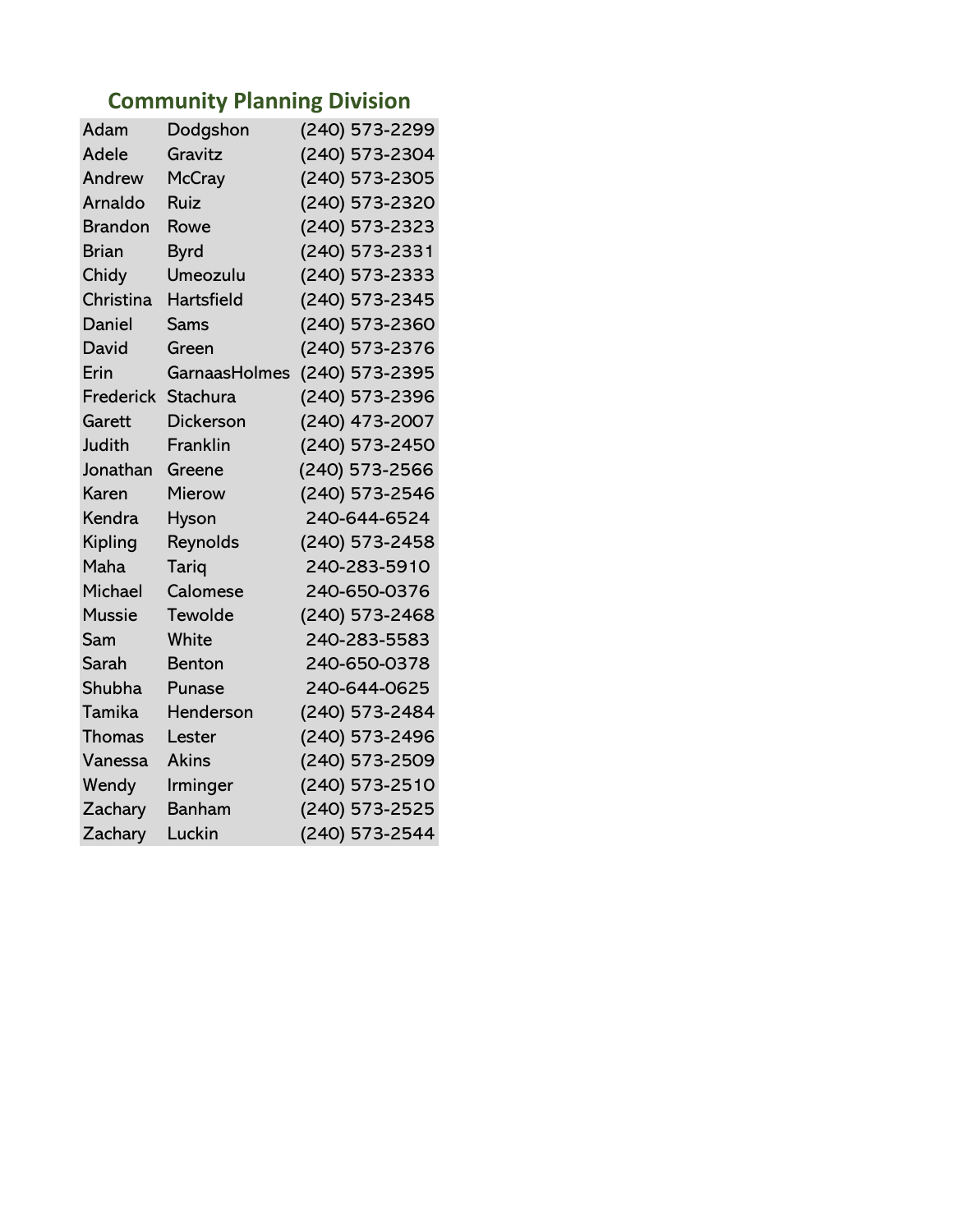## **Development Review Division**

| Adam            | Bossi               | 240-249-0159     |
|-----------------|---------------------|------------------|
| Alice           | Jacobs              | (240) 573-2452   |
| Alexander       | Howle               | (240) 573-2176   |
| Amber           | Krivitsky           | 240-244-9911     |
| Andrew          | <b>Bishop</b>       | 240-249-2108     |
| Angele          | <b>Bynum</b>        | 240-253-6234     |
| Antoine         | Heath               | 240-245-5251     |
| <b>Brenda</b>   | Otto                | (240) 573-2080   |
| <b>Brooke</b>   | Larman              | 240-252-6781     |
| Cheryl          | Summerlin           | (240) 573-2098   |
| Dana            | <b>Bressler</b>     | 240-245-1815     |
| Danielle        | <b>Madison</b>      | (240) 573-2109   |
| Donald          | Townsend            | (240) 573-2111   |
| Eddie           | <b>DiazCampbell</b> | 240-245-5354     |
| Gabrielle       | Hall                | (240) 573-2123   |
| Geeta           | Rivera              | (240) 573-2079   |
| Gregory         | <b>McClain</b>      | (240) 573-2555   |
| Helen           | Smith               | 240-244-6202     |
| Henry           | Zhang               | (240) 573-2281   |
| <b>Hilary</b>   | Covington           | (240) 573-2564   |
| James           | Hunt                | (240) 573-2088   |
| James           | Stepowany           | (240) 573-2291   |
| Jason           | <b>Bartlett</b>     | (240) 573-2296   |
| Jeremy          | <b>Hurlbutt</b>     | 240-242-9978     |
| Jill            | <b>Kosack</b>       | 240-253-6314     |
| Joanna          | Glascoe             | (240) 573-2271   |
| John            | Linkins             | (240) 573-2274   |
| Kayla           | <b>DiCristina</b>   | (240) 573-2277   |
| Keiraun         | Hall                | (240) 573-2124   |
| Kelsey          | <b>Shaffer</b>      | (240) 573-2140   |
| Kenneth         | Flanagan            | $(240)$ 573-2151 |
| Kenneth         | <b>Staton</b>       | (240) 573-2157   |
| Linda           | McLean              | (443) 294-2180   |
| Lisa            | <b>Davis</b>        | (240) 573-2189   |
| Lisa            | Isenberg            | 240-244-6316     |
| Lisa            | Kelley              | (240) 573-2191   |
| Mahsa           | Vatandoost          | (240) 573-2200   |
| Maria           | Spriggs             | (240) 573-2206   |
| <b>Martin</b>   | Grigsby             | (240) 573-2214   |
| <b>Michelle</b> | <b>Hughes</b>       | 240-253-6491     |
| <b>Michelle</b> | Meneely             | (240) 573-2220   |
| Mridula         | Gupta               | (240) 573-2221   |